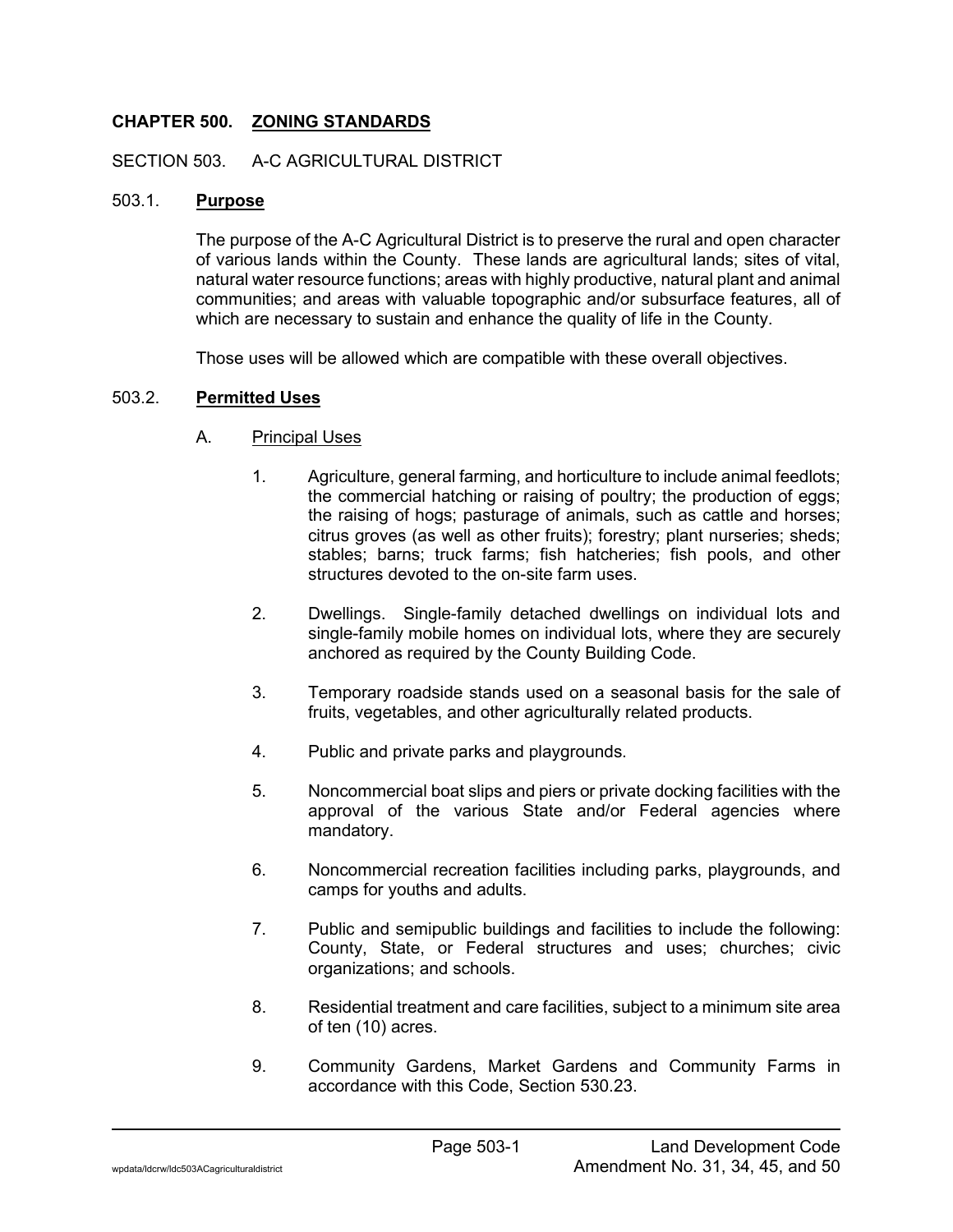10. Solar Facility

#### B. Accessory Uses

- 1. Minor home occupations (unless a special exception per Section 530.21.1.D.5).
- 2. Private garages and parking areas.
- 3. Private swimming pools and cabanas in accordance with this Code.
- 4. Signs in accordance with this Code.
- 5. Other accessory uses customarily incidental to an allowed principal use.

# 503.3. **Conditional Uses**

- A. Gun and archery range clubs and indoor or outdoor firing and archery ranges, subject to a minimum site area of ten (10) acres.
- B. Aircraft and helicopter landing fields, subject to approval by the Federal Aviation Administration and compliance with appropriate State and local laws, provided that no aircraft landing field or helicopter pad be located closer than 1,000 feet from the closest property line of a school that provides a curriculum of elementary or secondary academic instruction, including kindergarten, elementary, middle, or high schools.
- C. Parachute drops.
- D. Amusement parks.
- E. Automobile race tracks.
- F. Medical waste disposal facilities.
- G. Auction houses.
- H. Flea markets.
- I. Drive-in theaters.
- J. Construction and demolition debris dumps, subject to all local, State, and Federal regulations.
- K. Sanitary landfills, subject to all local, State, and Federal regulations.
- L. Yard trash disposal facilities.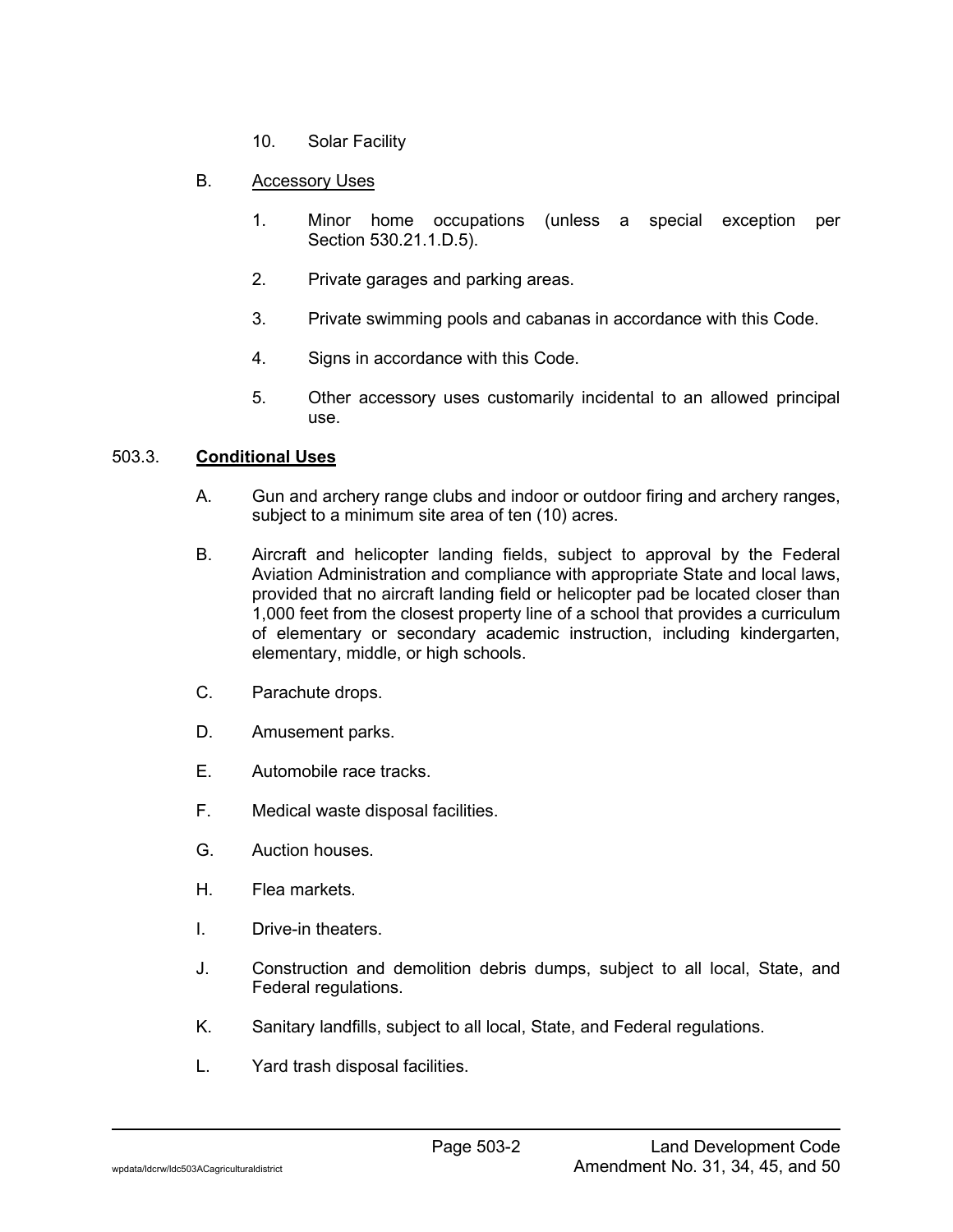- M. Mining and/or reclamation including, but not limited to, mining or extraction of limestone, clay, sand, natural gas, oil, and organic soils, subject to all local, State, and Federal regulations.
- N. Sludge, septage, and other waste disposal sites.
- O. Wastewater treatment plants, except when accessory to a development.
- P. Fertilizer manufacturing.
- Q. Saw mills.
- R. The sale or consumption of alcoholic beverages in conjunction with the operation of an amusement park and as permitted under County, State, and Federal regulations provided:
	- 1. Unless a Specific Distance Waiver is granted by the Planning Commission in accordance with Section 402.5.D.6, No such sale or consumption of alcoholic beverages may occur or be conducted within 1,000 feet of any pre-k through  $12<sup>th</sup>$  grade public or private school, place of religious worship, or County park as measured from the structure used as a proprietor's place of business to the nearest property line of the pre-k through  $12<sup>th</sup>$  grade public or private school, place of religious worship, or County park.
	- 2. The sale or consumption of alcoholic beverages complies with conditional use standards set forth in this Code and has been approved by the Board of County Commissioners (BCC) in accordance with the said section.

## 503.4. **Performance Standards for Conditional and Special Exception Uses**

All activities shall be in conformance with standards established by the County, State, and Federal government.

## 503.5. **Special Exception Uses**

- A. Bed and breakfast, tourist homes.
- B. Major Home Occupations.
- C. Country clubs and golf courses.
- D. Day-care centers.
- E. Public and private utility facilities to include the following:
	- 1. County, State, or Federal structures and uses.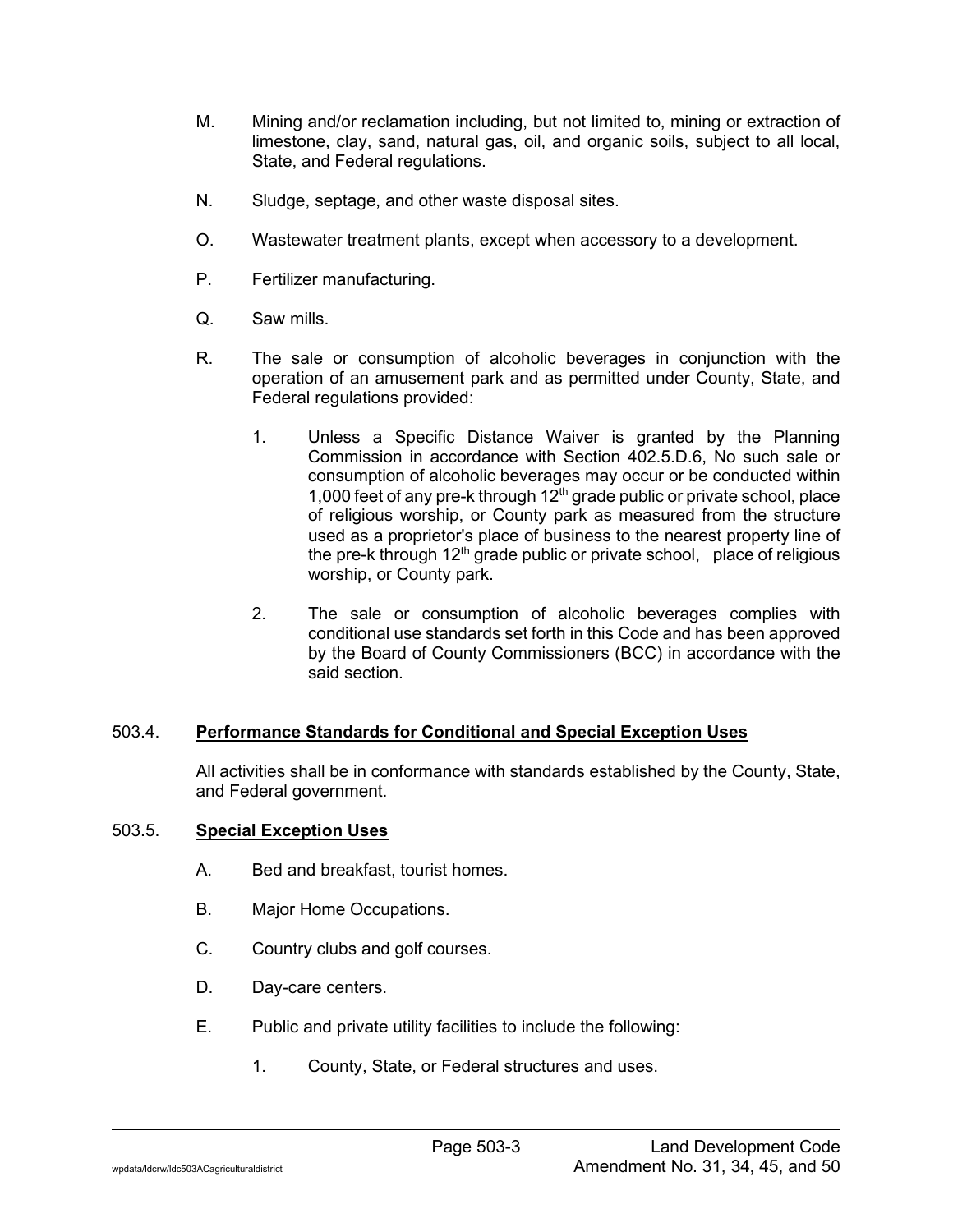- 2. Water pumping plants; transmission lines for gas, electric, and telephones or for broadcasting or communication towers and facilities.
- 3. Other conforming uses which do not cause an undue nuisance or adversely affect existing structures, uses, and residents.
- F. Storage and repair facilities for essential public services.
- G. Cemeteries, mausoleums, and crematoriums.
- H. Animal hospitals or veterinarian clinics and dog kennels.
- I. Accessory uses customarily incidental to an allowed special exception use.
- J. Farm Feed and Supplies Establishments

The following criteria and requirements shall apply to all farm feed and supplies establishments:

- 1. Feed—livestock, poultry, and pets.
- 2. Animal health products.
- 3. Lawn and garden supplies.
- 4. Fertilizer, insecticides, and pesticides.
- 5. Leather goods and tack.
- 6. Fence posts and supplies to be enclosed in an opaque buffer.
- 7. No equipment, such as lawn mowers, tractors, and accessories, shall be stored or repaired on this site.
- 8. There shall be a minimum fifty (50) foot setback from all property lines for the building and storage areas, except as incidental to the above uses.
- K. Duplexes.
- L. Private schools.

## 503.6. **Area, Density, and Lot Width Requirements**

- A. Single-Family Detached Dwellings and Mobile Homes
	- 1. Minimum lot area: ten (10) acres.
	- 2. Maximum possible gross density: 0.10 (nonfarm) dwelling units per acre, subject to compliance with the Comprehensive Land Use Map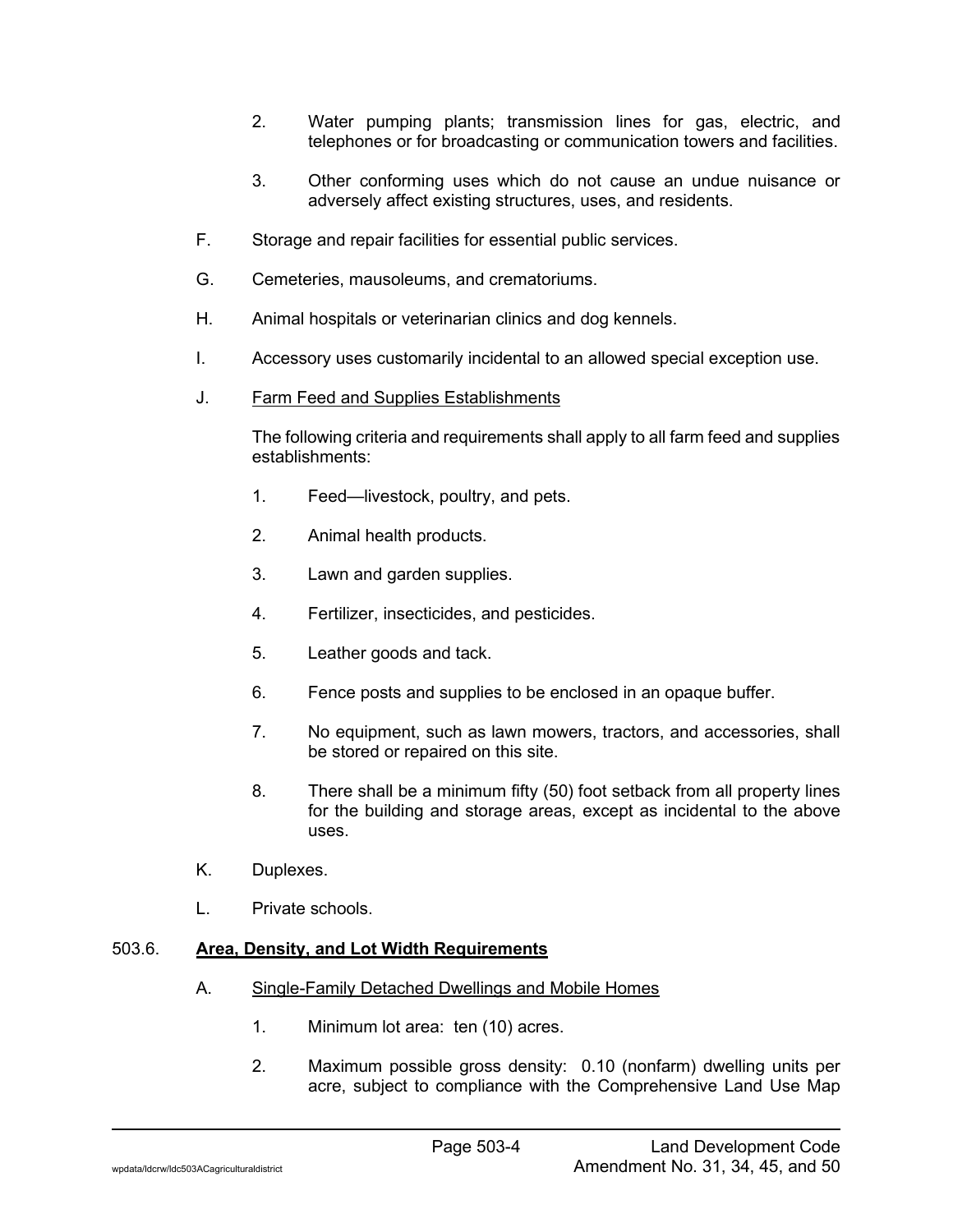Classification.

- 3. Minimum lot width: 250 feet.
- 4. Single-family detached dwellings and mobile homes in the A-C Agricultural District are required to meet all of the standards above, except when such units are developed in a CS-MPUD Conservation Subdivision Master Planned Unit Development in accordance with this Code, the minimum lot area requirements and lot width requirements shall not apply.

#### B. All Other Uses

No minimum lot areas are required, subject to meeting minimum yard and coverage regulations.

## 503.7. **Coverage Regulations**

All buildings, including accessory buildings, shall not cover more than fifteen (15) percent of the total lot area.

#### 503.8. **Yard Regulations**

The following minimum building line setbacks measured from the right-of-way or edge of ingress/egress easement (where there is no right-of-way) are required in front yard areas. All other yard areas shall be measured from the property line.

- A. Front: Fifty (50) Feet
- B. Side: Twenty-five (25) Feet
- C. Rear: Fifty (50) Feet
- D. Single-family detached dwellings and mobile homes in the A-C Agricultural District are required to meet all of the standards above, except when such units are developed in a CS-MPUD in accordance with this Code, the minimum lot area requirements and lot width requirements shall not apply.

#### 503.9. **Height Regulations**

Building height. Thirty-five (35) feet maximum; however, no dwelling shall be less than ten (10) feet in height. For exceptions, see this Code, Chapter 500, Supplemental Regulations.

## 503.10. **On-Site Parking Regulations**

On-site parking shall be provided in accordance with this Code.

## 503.11. **Development Plan**